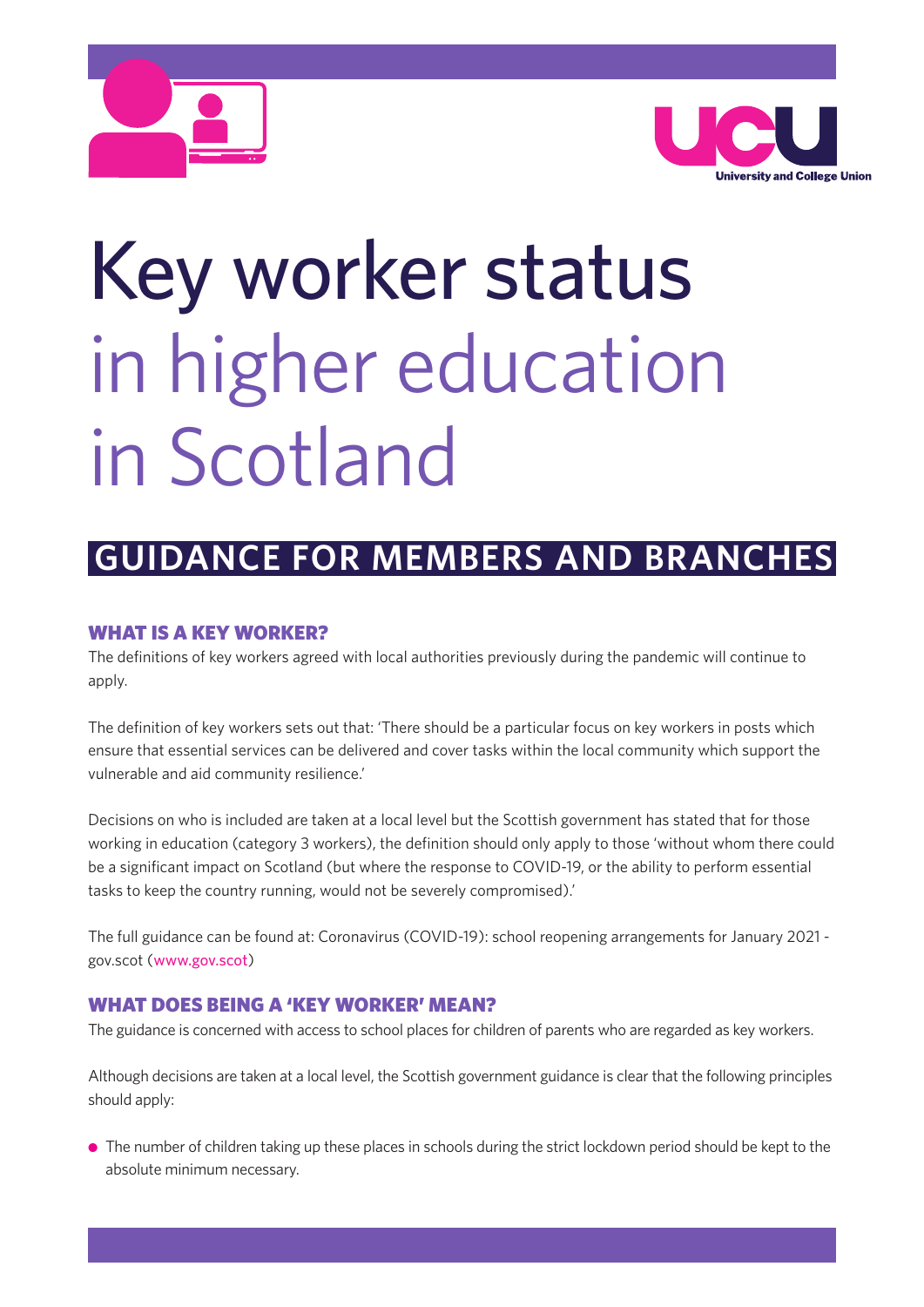

*The advice from the Scottish government is that people should stay at home in all but exceptional circumstances. People should only attend work only where this work cannot be done from home.*

- **•** Only key workers who are physically attending their workplace or who cannot fulfil their critical functions when they are working remotely from home may qualify for places.
- <sup>l</sup> Where alternative options are available eg where childcare/remote learning can be provided or supported by one non-key-worker parent or carer who is able to work from home – these should be used instead of children attending school in person.
- <sup>l</sup> If it is possible for children to be at home during this exceptional period, until schools reopen to them, then they should be. Whole workforces or entire groups of staff should not be designated as key workers.

#### **ARE HE STAFF IN SCOTLAND 'KEY WORKERS'?**

Staff who are working remotely/ from home will not be regarded as key workers.

The advice from the Scottish government is that people should stay at home in all but exceptional circumstances. People should only attend work only where this work cannot be done from home.

In universities the vast majority of work can, and should, be done remotely/from home. We do not believe that at the current time it is critical to be providing learning and support on campus, rather this should be done remotely where possible, or postponed where that isn't appropriate.

However, Universities Scotland is seeking a declaration from the Scottish Government that university staff delivering critical in-person student support and learning and teaching should be deemed key workers.

We are concerned that some employers are seeking such a declaration to argue that staff are required to work on campus and/or deliver face-to-face teaching or services.

Given the overriding advice about working from home and keeping children at home where possible, this would, at the very least, be an irresponsible response from employers who should be setting an example of good community behaviour.

We will update this advice as soon as the Scottish government has made a decision on this point.

#### **HE STAFF WITH SCHOOL-AGED CHILDREN**

Only those staff working on campus and regarded as key workers will be able to access a school place for their children. We believe this should be restricted to a skeleton staff agreed with the local recognized trade unions.

No member of staff should be required to work on campus if they do not wish to do so.

Even when a member of staff is regarded as a key worker there should be no obligation on them to send their children to school if they do not wish to do so.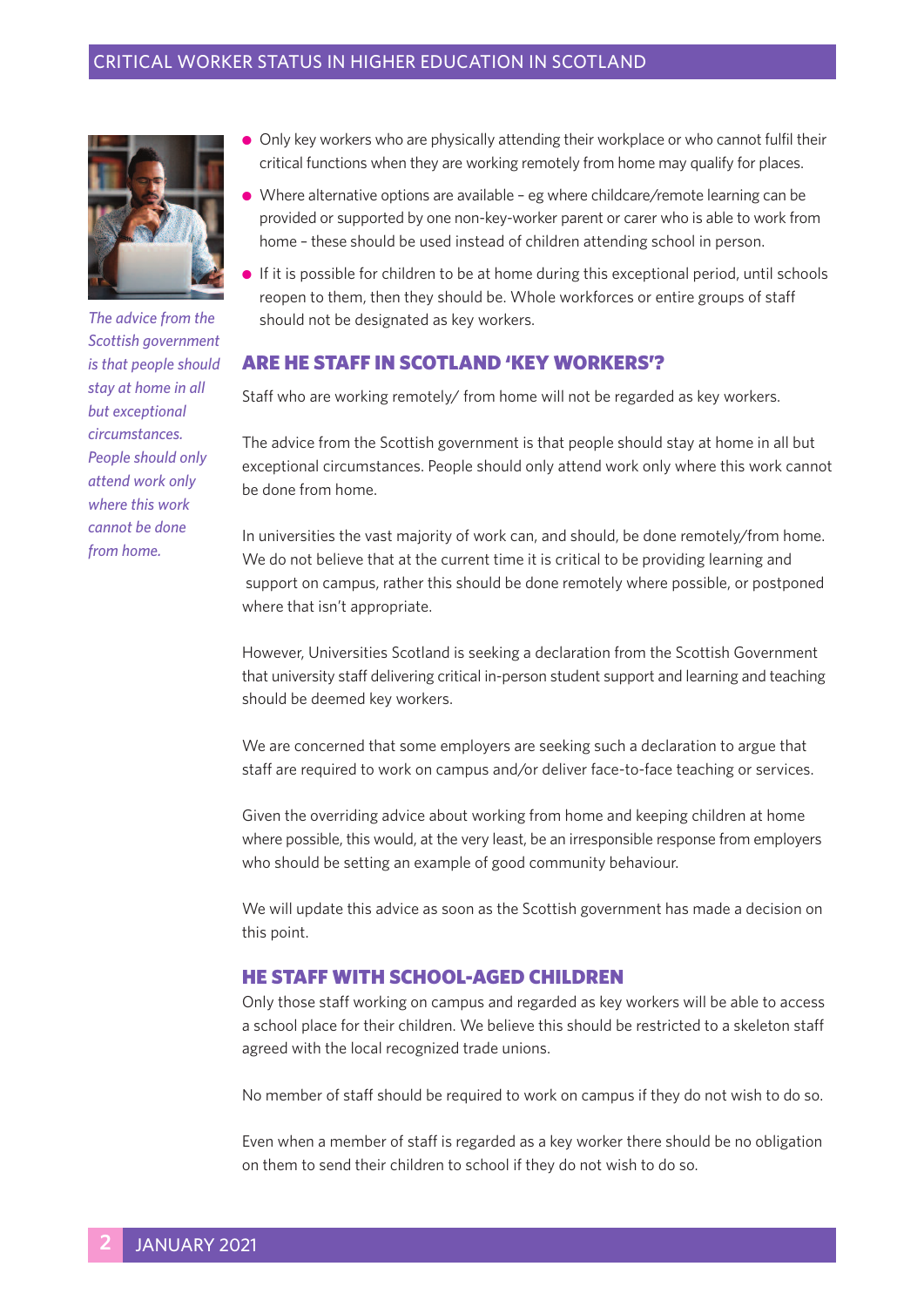#### CRITICAL WORKER STATUS IN HIGHER EDUCATION IN SCOTLAND

Employers should make appropriate arrangement for parents who are home-schooling.

This may range from flexible working and reduced workloads to offering paid special leave/furlough (on full pay) to such staff where requested. Employers cannot expect parents of school aged children to work 'normally' during school closures. Branches should seek to reach agreement with their employer to facilitate such arrangements, ensuring that those who make such requests are fairly treated when they are considered, and do not suffer a career detriment as a result, since this could be a breach of the Equality Act 2010.

All staff working from home (with or without children) should be provided with the necessary equipment to do so safely and workloads should be reasonable providing f or regular breaks in accordance with the Display Screen Equipment regulations (see: https://tinyurl.com/y5rta5uq)

Bargaining for better workloads in HE in light of the Covid-19 pandemic can be found at: https://tinyurl.com/y33jz6pq

#### **WORKING ONSITE/ON CAMPUS**

All staff should work from home wherever possible, both in line with government advice and with employers' duty to minimize the health and safety risks their staff are exposed to.

Any requirement to work on site should be solely on the basis that the work is essential and cannot be performed remotely, not simply on whether a member of staff could be categorised as a key worker for the purpose of accessing a school place for their children. As stated above, we believe this would apply to only a skeleton staff which should be negotiated with the recognised trade unions.

All government guidance makes clear that the most important thing everyone can do is 'Stay Home' because this will limit transmission of COVID-19 and help to get the virus under control.

Where it is essential that you attend work (ie it is impossible for your work to be carried out at home) then:

- The employer should have carried out a revised generic and personal risk assessment taking into account the new variant of the virus (see https://tinyurl.com/yxp3uh3m).
- **•** Personal risk assessments should include travel to and from work, and relevant personal circumstances.
- <sup>l</sup> All control measures should be in place before any member of staff is required to attend work.
- Adequate cleaning regimes must be in place.
- **PPE should be provided where necessary.**



*Even when a member of staff is regarded as a key worker there should be no obligation on them to send their children to school if they do not wish to do so.*